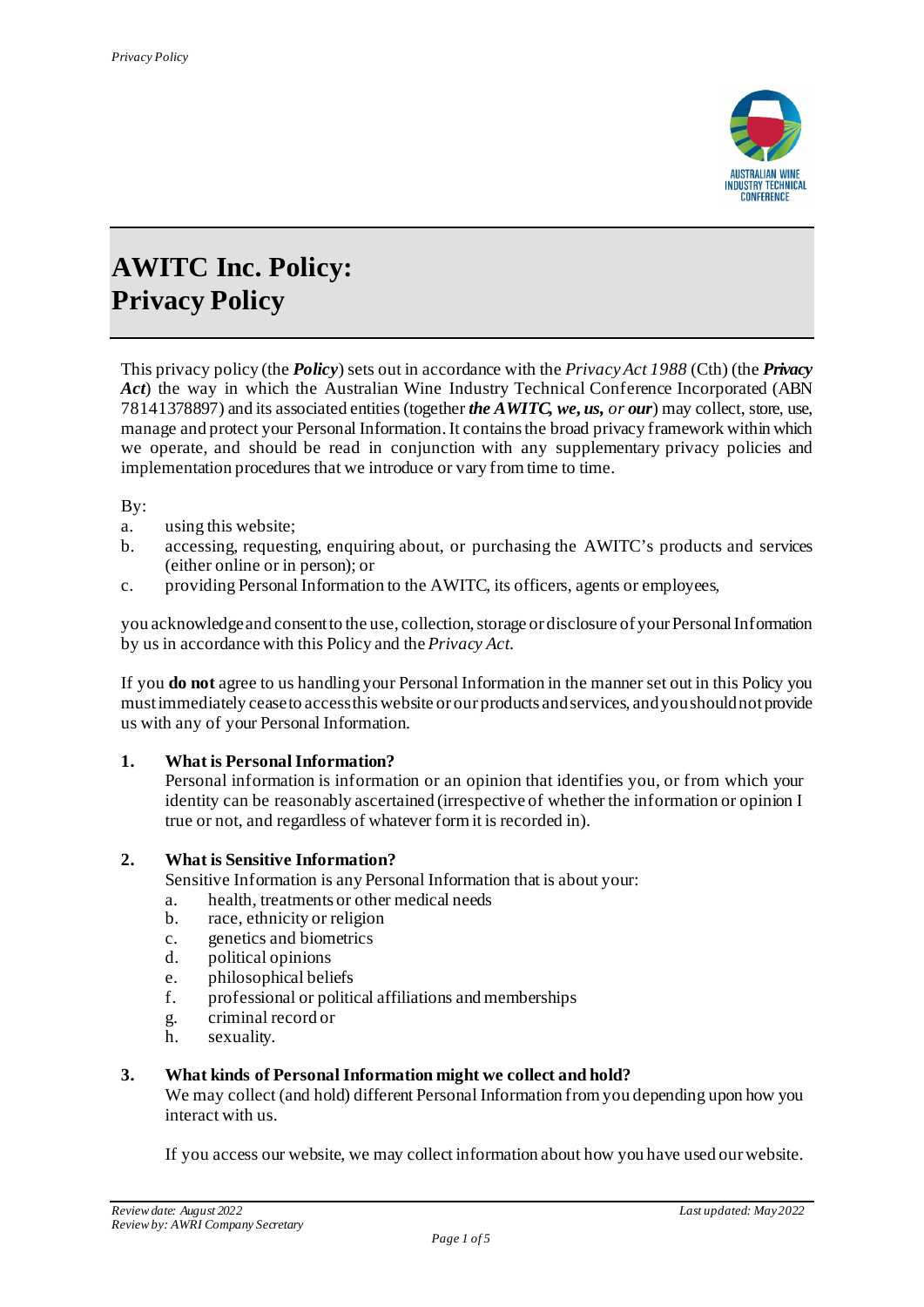If you contact us, we may collect your full name, address, e-mail address, phone number or contact details.

Depending upon how you interact with us, we may also collect information about:

- a. what services you are requesting or enquiring about
- b. your demographic
- c. your interests<br>d. your bank acc
- your bank account details
- e. your employment with us
- f. questions and answers that you have exchanged with us
- g. your purchases of products and services related to our activities
- h. your location
- i. the technology you use to access our services and
- j. how and when you use our services.

We do not usually collect or retain Sensitive Information, unless you consent to the collection **and** the information is reasonably necessary for our business. By providing us with any Sensitive Information, you hereby consent to us using that information in any of the ways, and for any of the purposes, described in this Policy.

#### **4. How do we collect Personal Information?**

We collect Personal Information:

- a. directly from you for example if you are a conference delegate; if you access our extension services (such as proceedings and webinars); if you are one of our employees (full-time, permanent part-time, casual and fixed-term contract employees), or if you are a volunteer, visitor, contractor or service provider – when we contact you, when you contact us, when you visit our office, when you post about us on social media, when you use the conference app, when you complete a survey, enquire about a service, receive a service, or otherwise give us Personal Information;
- b. by using websites and publications such as the *Australian and New Zealand Wine Industry Directory* to update our database;
- c. from third parties who you have authorised to provide us with information; and
- d. publicly available information and databases.

# **5. How do we hold and secure your Personal Information?**

We store your Personal Information in hard copy format and digitally, on site. We also engage third party information technology/cloud service providers to assist us with the storage of our data and to administer our internal operations. We take reasonable care to ensure that your Personal Information is kept securely and disposed of when it is no longer necessary to retain it to fulfil the purposes for which the information was collected, or as required by law. To help protect the privacy of data and Personal Information collected and held, we maintain physical, technical and administrative safeguards. Security technology is updated and tested on an ongoing basis, however, no data transmission over the internet can be guaranteed as totally secure. Our employees sign confidentiality agreements on commencement of their employment. Access to the Personal Information is restricted to employees who need it to provide services to individuals or to conduct our business. To the extent permitted by law, we accept no responsibility for unauthorised access of Personal Information held by us. However, in the event of any such unauthorised access and/or disclosure, we comply with our obligations under the *Privacy Act* in dealing with any such unauthorised access and/or disclosure, including any obligations in respect of *eligible data breaches* within the meaning of the *Privacy Act.*

# **6. Why do we collect, hold, use and disclose Personal Information?**

The AWITC may collect Personal Information for a number of reasons, including but not limited to:

a. offering services to you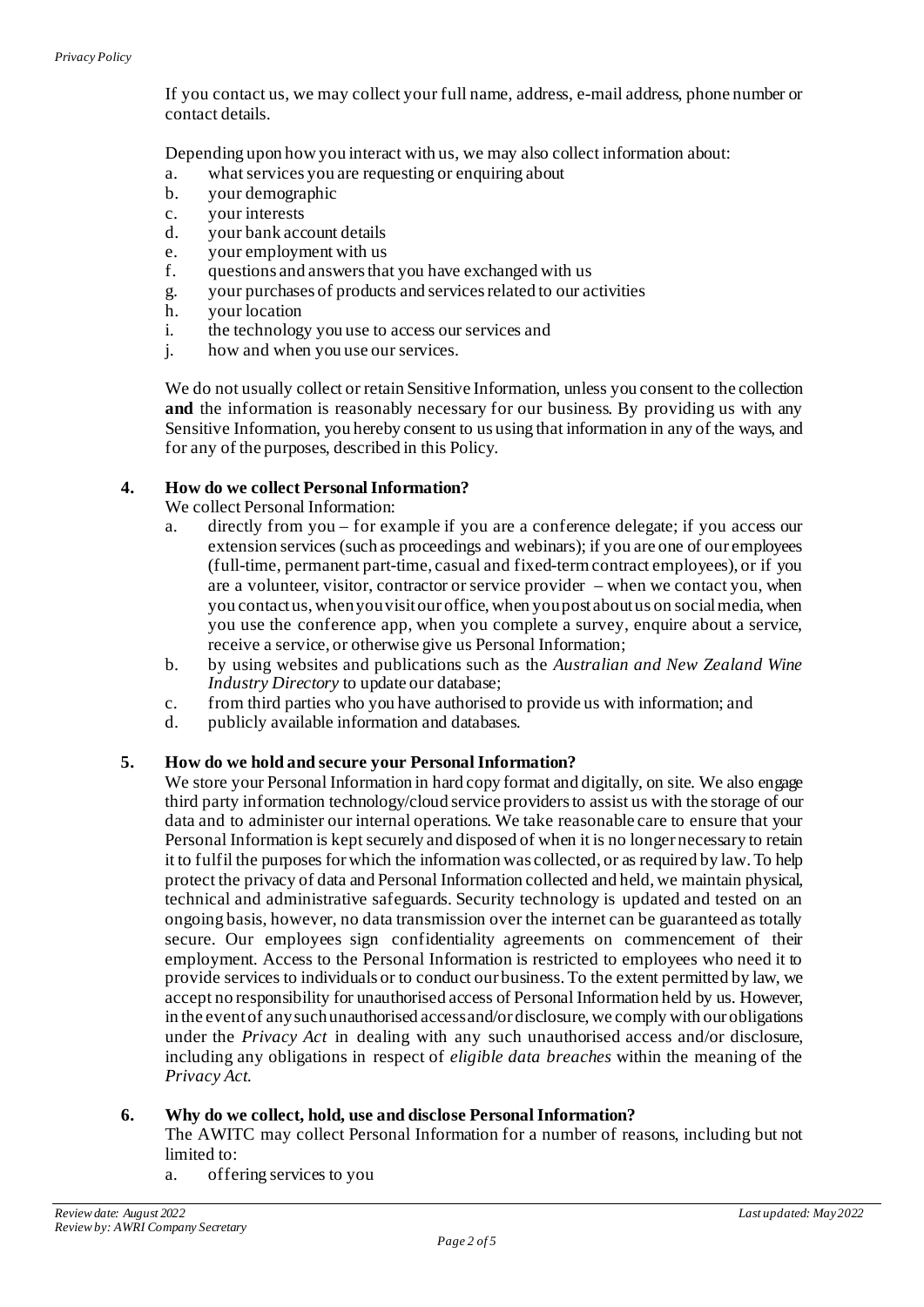- b. providing you with products or services, or the organisation you represent
- c. co-ordinating the provision of services to you from third party providers
- d. providing you with information about our products or services
- e. developing, improving or refining products or services
- f. internal business purposes
- g. providing you with marketing material
- h. contacting you in relation to our business activities<br>i. better understanding our clients and customers
- better understanding our clients and customers
- j. tailoring our marketing, services, promotions and operations
- k. any purposes authorised by law
- l. any purpose disclosed to or authorised by you
- m. any purposes that you may reasonably expect and
- n. corporate governance, auditing, record keeping and maintaining registers.

If we collect Personal Information for a specific purpose, we will not use this information for other purposes unless for purposes allowed by the Australian Privacy Principals(*APPs*)(under the *Privacy Act*). If we collect Personal Information for a non-specific purpose, our use of this information may extend beyond the uses in clause 7 of this Policy, but will be restricted to purposes that we reasonably consider to be related to our functions and activities.

# **7. What do we do with your Personal Information?**

If we collect Personal Information from you, we may:

- a. use that information to identify you and verify your identity and financial information
- b. use that information for any of the purposes in clause 6 of this Policy
- c. send out survey forms to you or conduct phone surveys regarding our services
- d. make salary and tax related payments
- e. use that information for accounting purposes
- f. use that information to consult with stakeholders on services
- g. use that information for recruitment
- h. use that information to respond to access to information requests
- i. use that information to communicate with the public, stakeholders, staff members and government agencies
- j. store that information in accordance with this Policy
- k. pass that information amongst our employees, as well as entities, contractors or consultants and government agencies and entities we work with, including our related parties
- l. pass that information to third parties who provide products or services to us (including our accountants, auditors, lawyers, IT contractors, cloud service providers and other service providers)
- m. provide that information to third parties as required by law
- n. if the information is provided to us online, provide that information to third parties for the sole purpose of processing the online information provided
- o. provide that information to third parties, but only where this is reasonable to facilitate the conduct of our business **and** you would reasonably expect us to provide that information and
- p. provide that information to third parties where you have consented to this.

There are also a limited number of circumstances in which the *Privacy Act* permits the use or disclosure of your Personal Information without your consent. An example of this is where the use or disclosure is necessary to prevent a serious and imminent threat to any person's life, health or safety or a serious threat to public health or safety.

We will take reasonable care to ensure that Personal Information is kept accurately, and is complete and up-to-date.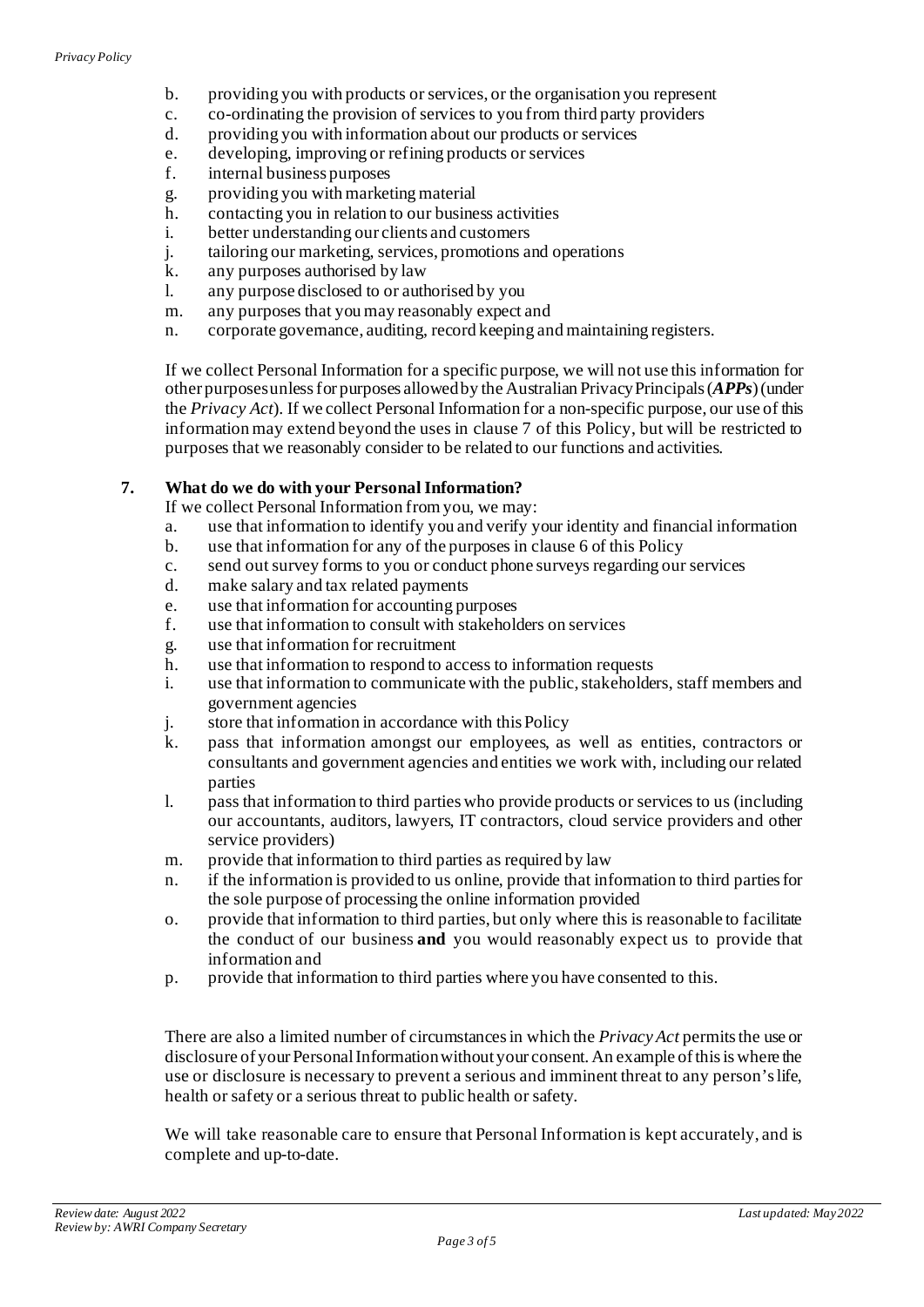# **8. Do you use my information for Direct Marketing?**

We may use your Personal Information to communicate directly with you to promote a product or service (*Direct Marketing*). We use Direct Marketing to provide you with information about products or services that we believe you may be interested in. If you receive Direct Marketing material from us, and do not wish to continue receiving it, please contact us by any of the methods set out in paragraph 14 below, asking to be removed from all future Direct Marketing programs. Once we have received your opt-out request, we will remove you from our Direct Marketing programs as soon as reasonably practicable.

# **9. What about Cookies?**

When you access our website, we may receive information about you via a 'cookie'. A cookie is a piece of information that our web server may send to your computer when you visit the website. The cookie is stored on your machine, but does not identify you or give us any information about your computer. A cookie helps us to recognise when you re-visit the website, and to optimize your experience. We do not collect any Personal Information from you when you use cookies on ourwebsite.

Additionally, our website may contain links to enable visitors to visit another website easily. However, once that link is used, the visitor leaves the AWITC website. Please note that the AWITC does not have any control over any other websites. Therefore, the AWITC cannot be responsible for the protection and privacy of any information provided whilst visiting such sites and such sites are not governed by this privacy policy. Please exercise caution and look at the privacy statement applicable to the website in question before sharing Personal Information.

#### **10. Do we ever send your information overseas?**

We may disclose your Personal Information to overseas entities who provide cloud data storage services to us. We may also need to disclose your Personal Information to other overseas entities from time to time. We will not provide your Personal Information to any overseas entities unless we have informed you and specified the overseas countries to which disclosure will occur (where reasonably practicable).

#### **11. Can you access your Personal Information or request it be corrected?**

- a. This Policy is available on our website [\(www.awitc.com.au\)](http://www.awitc.com.au/). You may also request a copy of this Policy from our Privacy Officer.
- b. You may request access to the Personal Information that we hold about you by contacting us by any of the methods as set out in paragraph 14, below (an *Access Request*).
- c. Upon receiving an Access Request we may request further details from you to verify your identity. We reserve the right not to provide you with access to Personal Information if we cannot verify your identity to our reasonable satisfaction.
- d. An administrative fee may be charged to cover our costs in providing you with access to your Personal Information once we receive your Access Request. This fee will be explained to you before it has been incurred (if applicable).
- e. We undertake to respond to your Access Request within 30 days by:
	- i. providing you with access to your Personal Information; or
	- ii. rejecting your Access Request, and providing you reasons for this rejection.
- f. If the Access Request will take longer than 30 days to resolve, we will provide you with an expected response date.
- g. Access Requests may be denied where:
	- i. we believe your request is frivolous or vexatious;
	- ii. we are entitled to reject it by law;
	- iii. we are unable to verify your identity; or
	- iv. you have not paid the administrative fees referred to in paragraph 11d, above.
- h. If you believe that the Personal Information that we hold is inaccurate, incomplete, misleading, not up-to-date, not relevant or otherwise requires correction, you may send